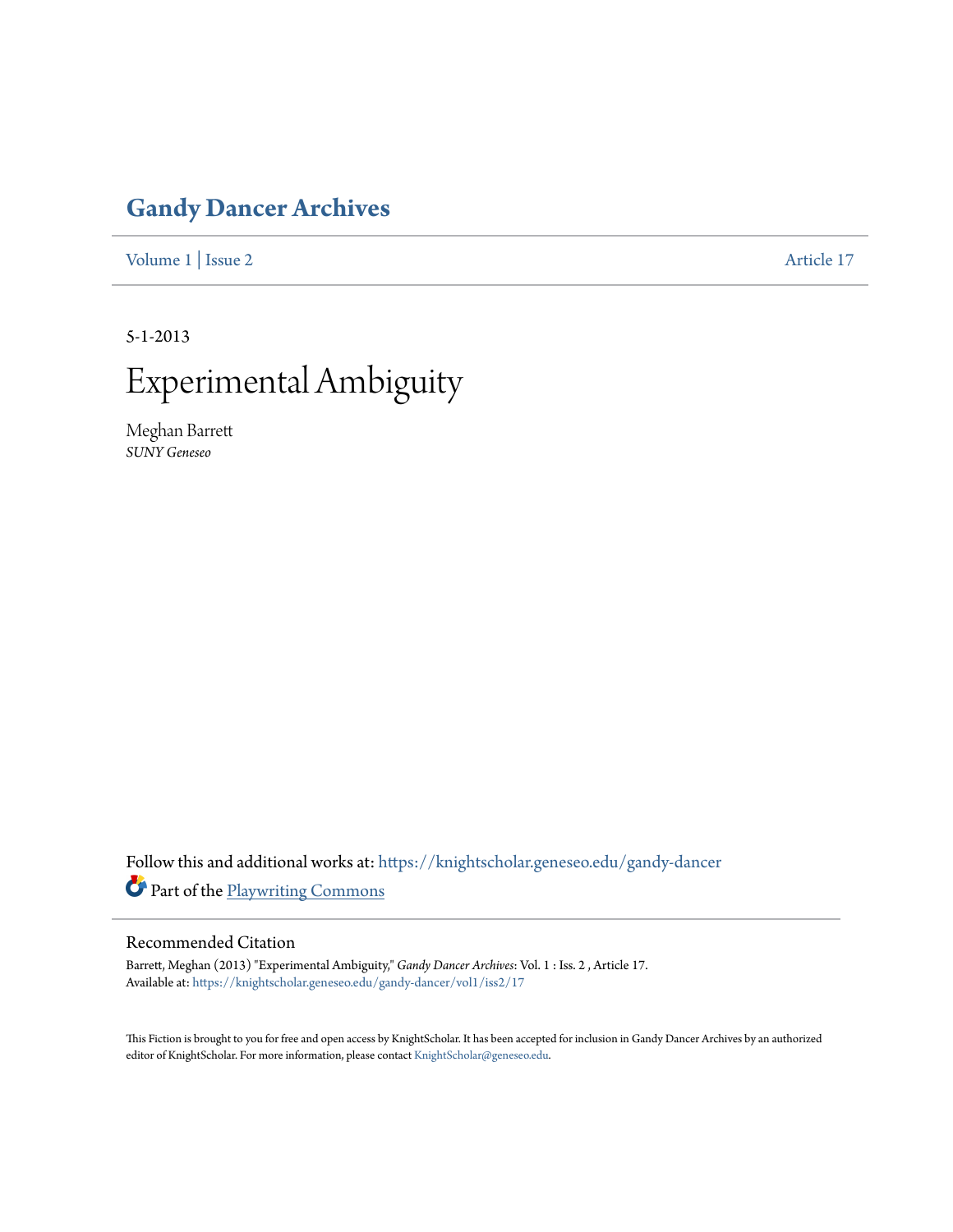# **Experimental Ambiguity**

**SCIENTIST** MOM 1 DAD 1 JIMMY 1 DAD 2 JIMMY 2 MOM 2 JIMMY 2 (OLDER) JIMMY 1 (OLDER) LISA THE END

*A single light comes up on a woman, holding a clipboard, standing front SL.*

# **SCIENTIST**

June 14, 2145. The purpose of this experiment is to determine the effects of environment on personality. In order to preserve the integrity of the experiment to the highest possible degree, we have controlled as many aspects of the experiment as current technological advances allow. Using our recently perfected cloning technology, we have cloned two copies of embryo #6694, to be placed in unique firmo-holographic environments. Firmo-holographic imaging is the new technology of creating solid images – holograms that can be physically interacted with. In no case will another real human being or object be introduced to the subject's environment. All firmo-holograms will be destroyed at the conclusion of this experiment. The first copy of embryo #6694, hereafter referred to as Jimmy 1, will be placed in an ideal environment – reminiscent of the perfect 1950s household. Jimmy 1 will be their only son. The second copy of embryo #6694, hereafter referred to as Jimmy 2, will be placed in a carefully modulated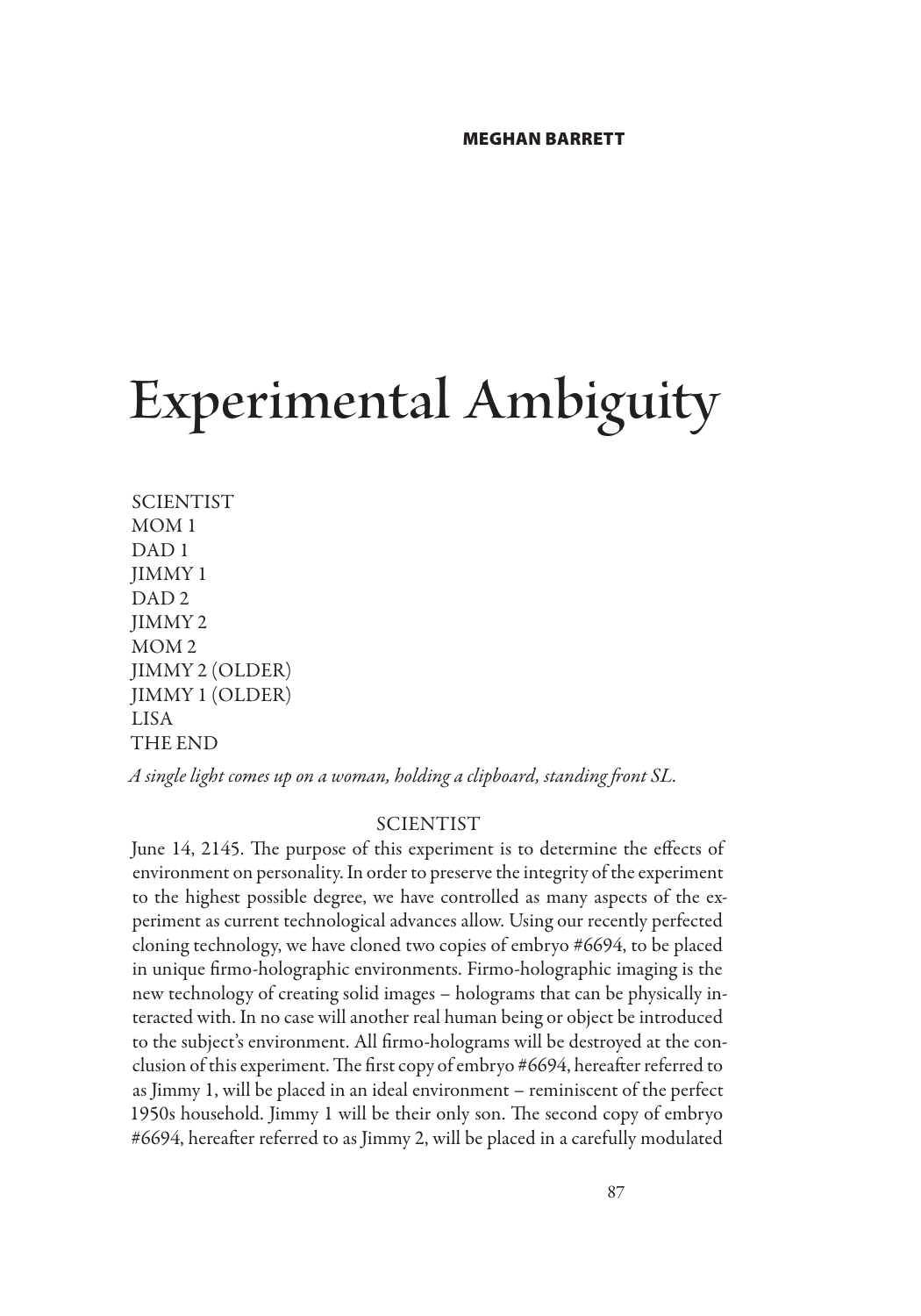abusive environment with an alcoholic father and a drug addicted mother. Jimmy 2 will be their only son.

*Lights fade on Scientist. MOM 1 enters SL, sits on couch. Lights up. DAD 1 walks in from SR.*

# MOM 1

There you are, honey! *(stands)* You're home late – was it a tough day at work?

# DAD 1

You've no idea, sweetheart. *(walks over to her, gives her a small kiss)* Do you have dinner ready for me by chance?

# MOM 1

It's hot on the stove for you – why don't you sit down and I'll –

# JIMMY 1

*(running in from SL)*

Dad! DAD DAD DAD!

*(runs in circles around his father, before finally stopping in front of him, waving a piece of paper)*

Dad, you'll never guess what I –

# MOM 1

*(interrupts, disapprovingly)* Jimmy! Hush now! You know better than to accost your father right after he's gotten home from work. Go play outside!

# JIMMY 1

*(turns to his dad)* But Dad, I –

#### DAD 1

You heard your mother, son. I'll be glad to listen to your news later – after you've played outside.

*Jimmy 1 sadly exits SR. Dad 1 sits in chair.*

# DAD 1

What was he so excited about, anyway?

### MOM 1

Oh, Jimmy won some kindergarten art contest with his drawings. He's very excited about it – the first thing he showed me when he got off the bus was the certificate they gave him for winning.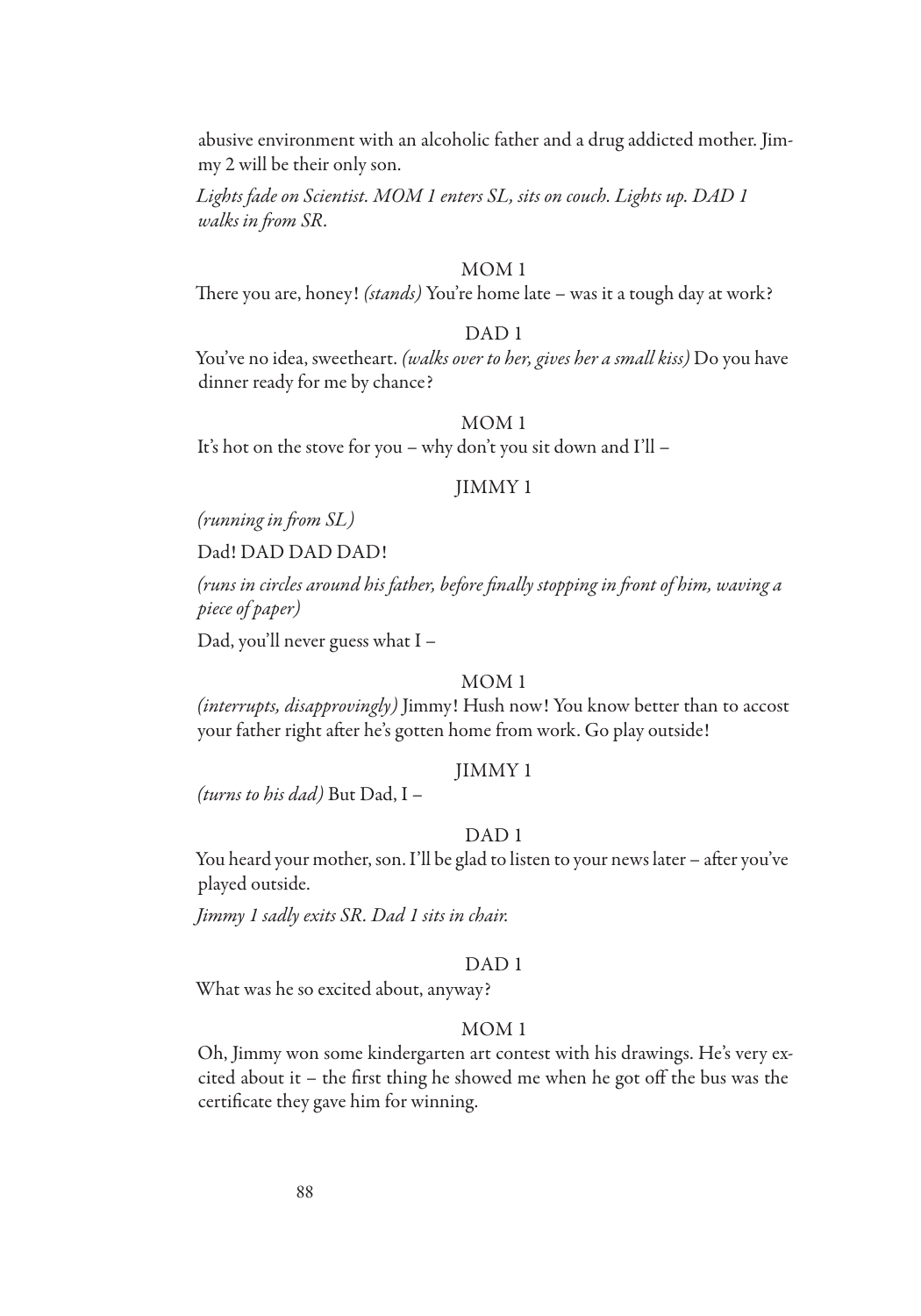# DAD 1

I'd be more excited if he was playing on the little league team.

#### MOM 1

Yes, dear. I'll get your dinner for you and try and keep Jimmy busy so you can relax a little.

*(starts to exit SL)*

# DAD 1

That would be *perfect,* dear. Thank you.

*Lights down. Dad 1 exits SR. Light comes up on Scientist.*

#### **SCIENTIST**

August 29, 2151. Both six-year-olds show an unusual affinity for art and other creative pursuits. We have geared their environments towards offering them artistic opportunities, but have not changed the pre-programmed personalities of the parents. We shall watch how environmental reactions influence their artistic careers.

*Lights down on Scientist. Lights up. JIMMY 2 sits on the floor, cross-legged, in the center drawing in his new sketchbook. MOM 2 lays listless on the couch. Lights up. DAD 2 stumbles in SR. Stops, takes a swig, keeps going – nearly trips over Jimmy 2.*

# DAD<sub>2</sub>

Watch where you sit, ya little BRAT. *(beat)*

*Dad 2 looks at Jimmy 2 meanly, then picks him up roughly by the arm.*

You gonna say sorry for tripping me? *(shakes him)* Don't ya have anything to say?

### JIMMY 2

Sorry, dad! S-s-sorry! *(clutches paper in his hand)*

### DAD 2

*(letting go of his arm)* What? What's that? A letter from school about ya? *(grabs paper)* What is this crap?

### JIMMY 2

*(stands up taller – worried, proud)*

I… I won an art contest dad. That's my certificate… for winning. They gave me a sketchbook… and some new crayons, too!

*Dad 2 looks at him in increasing fury, then rips the paper in two; Jimmy 2 starts to cry.*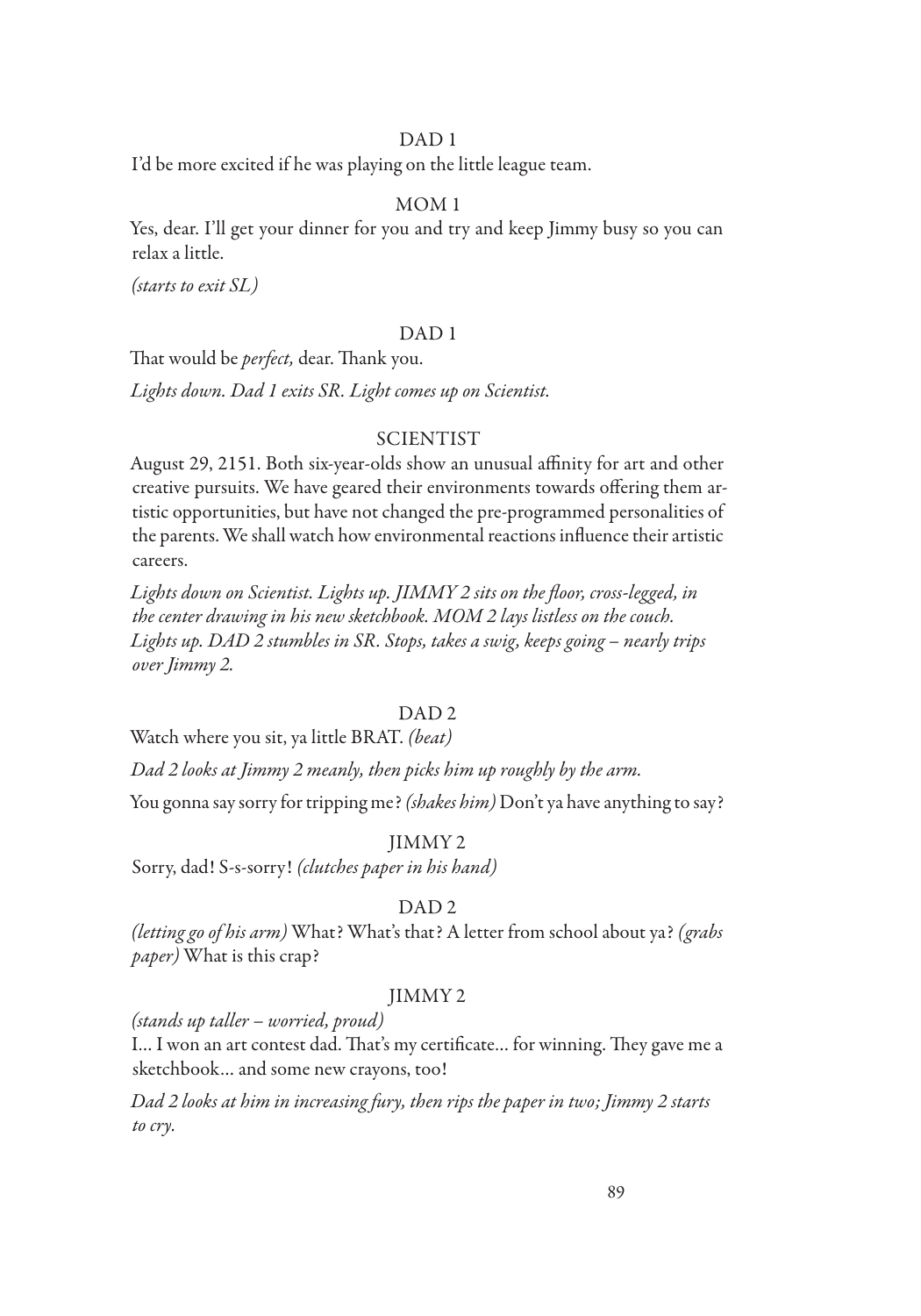#### MOM 2

What'd you do that for – look what you've done!

#### DAD 2

Don't tell me what to do! I can do what I want! It's my house – I'm the man of the house and I can do what I want to, dammit! Gimme those… those *things.*

*He waves to the sketchbook and crayons on floor. When Jimmy 2 doesn't move, he starts toward him as if to hurt him. Jimmy 2 shrinks back, quickly gathers the things, and hands them to Dad 2.*

#### DAD 2

These are mine now. Got it? Now get out. Get out so I don't have to look at you. *He points SR. Jimmy 2 fearfully runs, looking back once.*

#### DAD 2

OUT, ya little bastard! *(takes another swig) Lights down, Mom 2 and Dad 2 exit. Lights up on Scientist.*

# **SCIENTIST**

February 15, 2156. Jimmy 1 and 2 have both celebrated their eleventh birthday. We have created a journaling class in school to instill the practice of journaling within them. Both mastered the material and continue to journal frequently, as we'd hoped. Especially during the fast-paced and tumultuous teenage years when data collection will be most critical, this practice of journaling will help us better understand the deeper effects of our experiments on Jimmy 1 and 2.

*Lights down on Scientist. Jimmy 1 on, Mom 1 stands center stage behind him hands folded, looking perfect.*

#### JIMMY 1

Dear Journal. I'm eleven – can you believe it? I'm starting the fifth grade and Mom and Dad say I'm doing *really* well! They're so proud of me because of my math and science grades – and sometimes they hang my art on the fridge! Though… usually it gets taken down so they can put up my test grades. Still, it's great that they're so proud of me – life feels really good. Well, there's not so much else to say… Night!

*Lights down. Mom 1 exits, Dad 2 enters, stands in background, drinking or in an aggressive pose.*

#### JIMMY 2

Dear Journal. Dad's drunk. I think he's beating mom right now – but I'm in my room so I can't hear it. It happens a lot these days, and she gets quieter every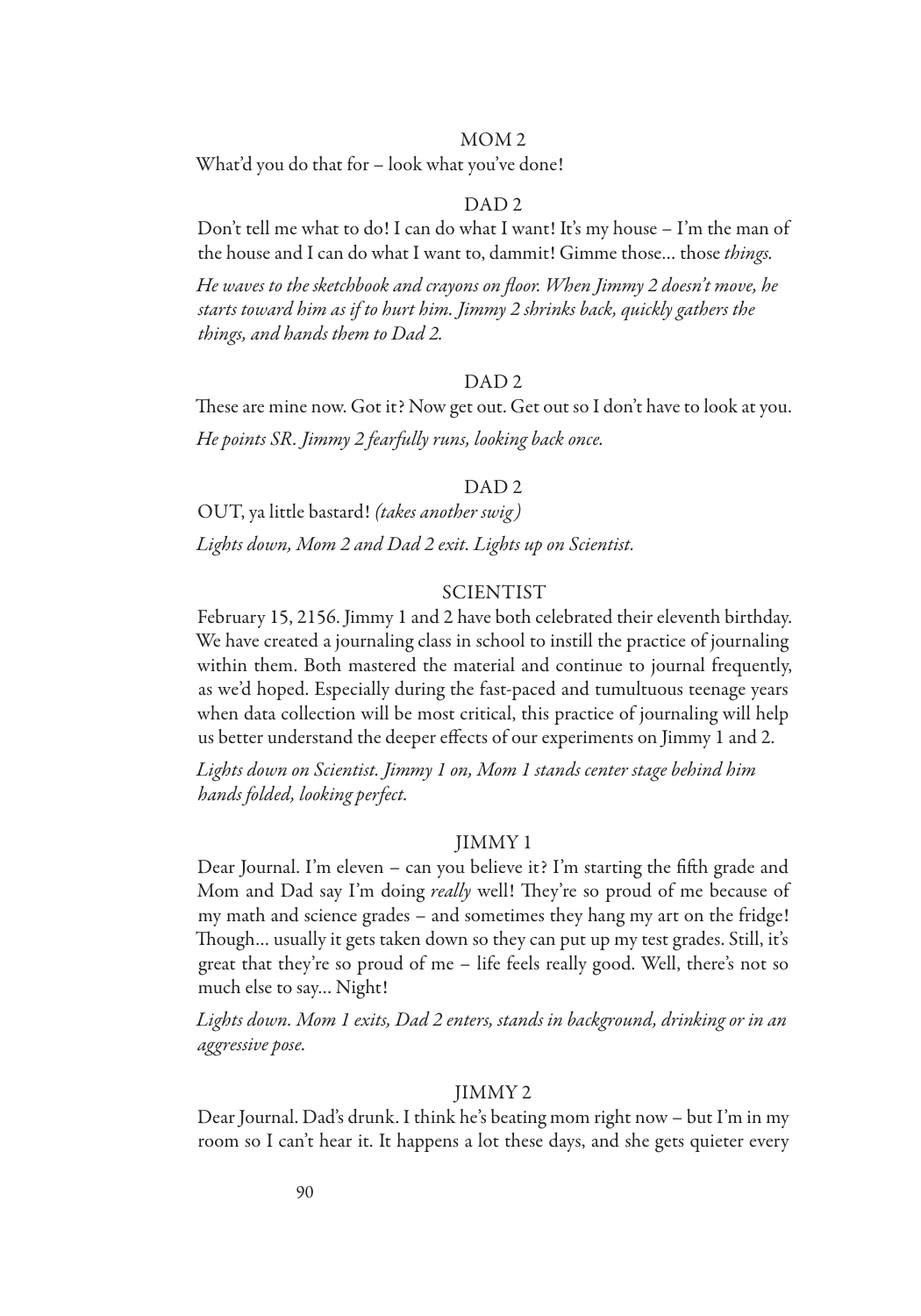time. I don't know why. If I were her I'd scream. Maybe she's afraid he'll kill her if she screams. Maybe he'll just kill her, anyway. Maybe he'll kill me, too. I am so scared of him. If I get big, I'll kill him before he gets me. Or maybe I'll just run away. I have to get out of here, as soon as I can. School is the only place I feel safe, but I don't like doing that work. I just like to draw. My teacher says I'm really good but that I should do some math and science. Still, I – *(pauses and listens, then speaks fast)* gotta go. Dad's coming up the stairs...

*Lights down. Exit. Mom 1 sits on couch. Lights on stage up. Jimmy 1 enters, sets down bag, mumbles "Hey," goes to room.*

#### DAD 1

Good evening, dear.

#### MOM 1

Dinner is hot on the stove for you, honey.

DAD 1

I was planning on having a chat with Jimmy first.

#### MOM 1

*(stands, curious)*

What about?

#### DAD 1

Got his grades in the mail yesterday – but he was at that baseball team sleepover last night so I couldn't talk to him about it until this evening.

# MOM 1

Were the grades… bad?

#### DAD<sub>1</sub>

Not his usual best. Other than his art grade, he's slipping. He's got time to redeem himself – but he has to pick up the slack by high school or he won't get into a college the med schools will notice. You get dinner on the table while I talk to Jimmy – we'll be down in a minute.

*Mom 1 exits SL. Dad 1 to "Jimmy's room" and pretends to knock. Jimmy 1 sighs heavily and shuts sketchbook.*

# JIMMY 1

Come in.

#### DAD 1

*(steps in)*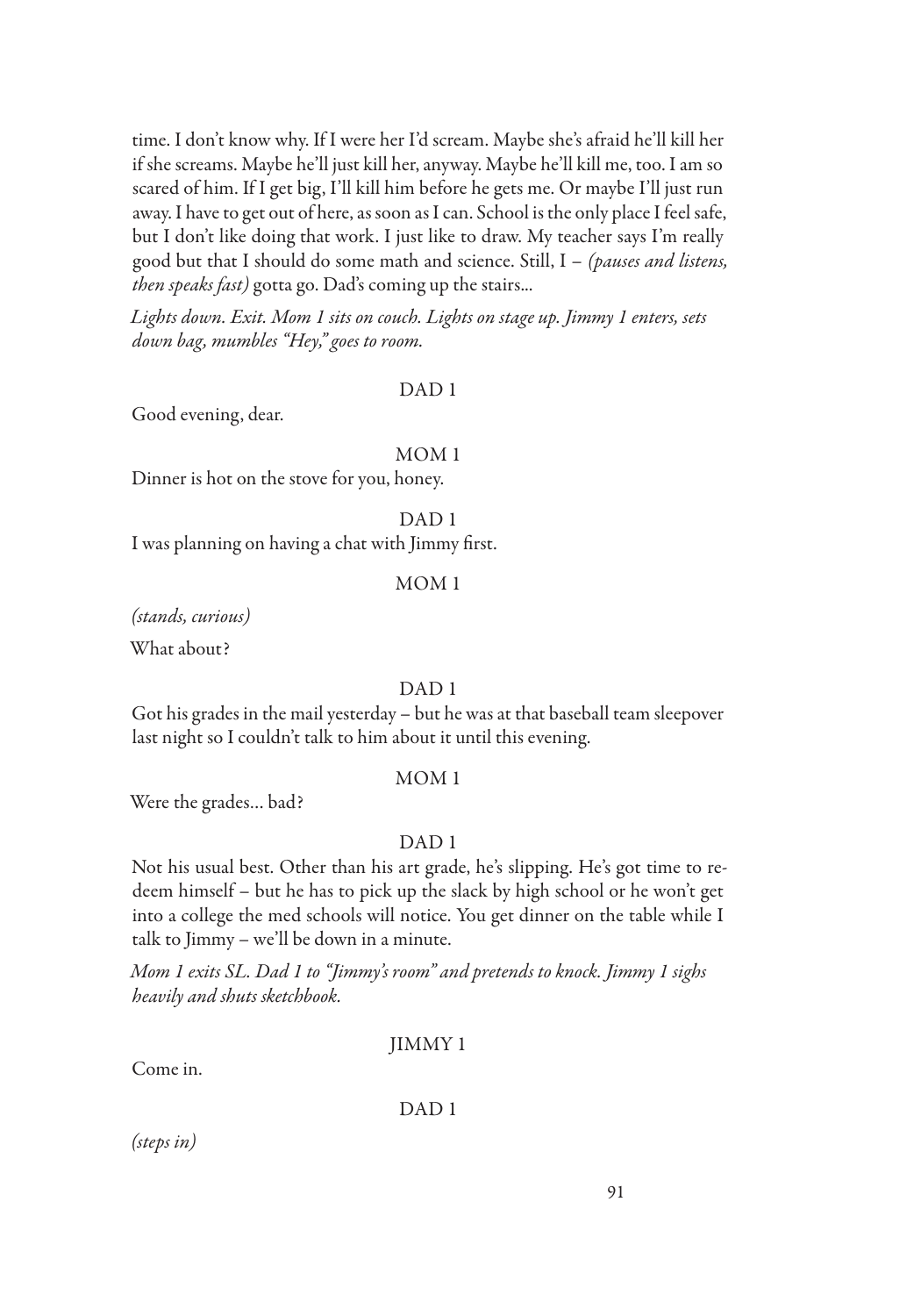Son, we need to have a talk about your grades. What happened to you this semester?

#### JIMMY 1

I just had other things I wanted to focus on.

#### DAD 1

Like what? How can you put anything before your grades? School is serious, son. If you don't pull these grades up at least ten points by your freshman year you can kiss medical school goodbye. I don't want to lecture you too much – I'm sure you get my point. I want to see these grades up and I want a change of attitude. When I was a teenager, it was rough for me too. But I pulled myself up by my bootstraps and became valedictorian and baseball captain at my high school. I know you can do the same, if you just concentrate on your studies and practice with that ball… and maybe put down the crayons for a little while.

#### JIMMY 1

They're pastels, Dad. Oil pastels.

# DAD 1

And that's another thing. You should be saving your money for college – not wasting it all on paint and paper. You need to be more responsible, son. Your mom and I are just trying to look out for you.

#### JIMMY 1

*(sarcastically)* Gee, thanks, Dad. I really appreciate it.

#### DAD 1

Now, come on down to dinner. Your mom's waiting – you'll want to apologize, I'm sure.

#### JIMMY 1

*(sets down sketchbook)*

I'm sure. You head on down, I'll be down in a minute.

*Dad 1 backs through "door" and freezes when lights dim.*

# JIMMY 1

#### *(steps into upper SL light)*

My parents make me so mad sometimes. Like I'm always supposed to be perfect and fulfill their dreams for me. Do they ever ask about my dreams? Everyone expects me to be the best and become a doctor and be the perfect son. They don't know me at all. Whatever.*(pause, changes tone)* So why I am so upset that I disappointed them? Why can't I talk to them about being an artist instead of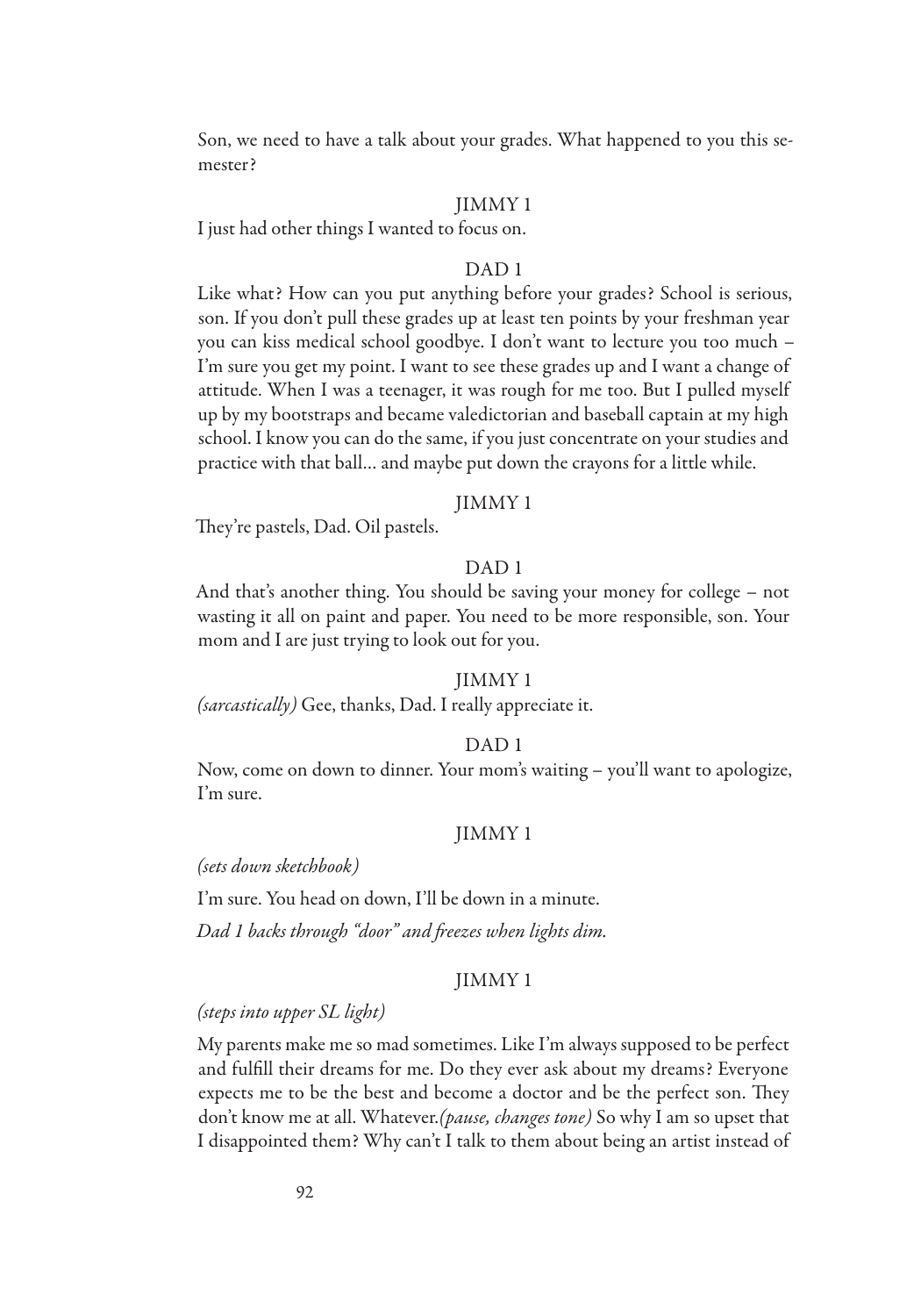being a doctor? I have to hide what I really love just because I'm afraid of what they'll think of me. There's so much pressure to be perfect here, since everyone else is. Why can't I be perfect, too? What's wrong with me?

*Lights fade. Dad 1 exits SL. Jimmy 1 exits SR. Mom 2 comes in and lays crumpled on the ground. Lights up on scientist.*

# SCIENTIST

October 17, 2159. Jimmy 1 and Jimmy 2 are now fourteen and a half. Today is an ordinary day in Jimmy 1's life, but a much more significant day for Jimmy 2.

*Lights up. Jimmy 2 enters SR. Sees Mom, stops.*

### JIMMY 2

Mom? *Mom?* MOM? *Runs to her side and kneels, upstage of her.* Mom are you okay? Oh my god… MOM!!! *Lights fade. Jimmy 2 freezes.*

# **SCIENTIST**

Today, Jimmy 2's mother died from an overdose of prescription painkillers. *Lights fade on scientist. Jimmy 2 to SR light.*

#### JIMMY 2

Today is October 17, 2002. Last year, today, my mother Louise Jennifer, died of an overdose.

#### *He pauses and looks away for a moment.*

And she left me alone with that bastard of a father she picked for me. Did you know he hardly cried for her when he got home and found the paramedics there, zipping up that black bag with her body in it? He makes me sick. *(pause)* You know the other day he tried to hit me?

*JIMMY 2 (Older) enters here SL and begins talking with Jimmy 2 as he walks across stage toward spotlight.*

#### JIMMY 2 (OLDER)

Well, he can't hit me – not like he hit Mom. Like I told you all those years ago, when I was grown and big I said I'd hit him back – and I did. Because now I'm grown and big.

*Jimmy 2 (Older) stands in front of Jimmy 2, who slowly backs out to kneel by his mother.*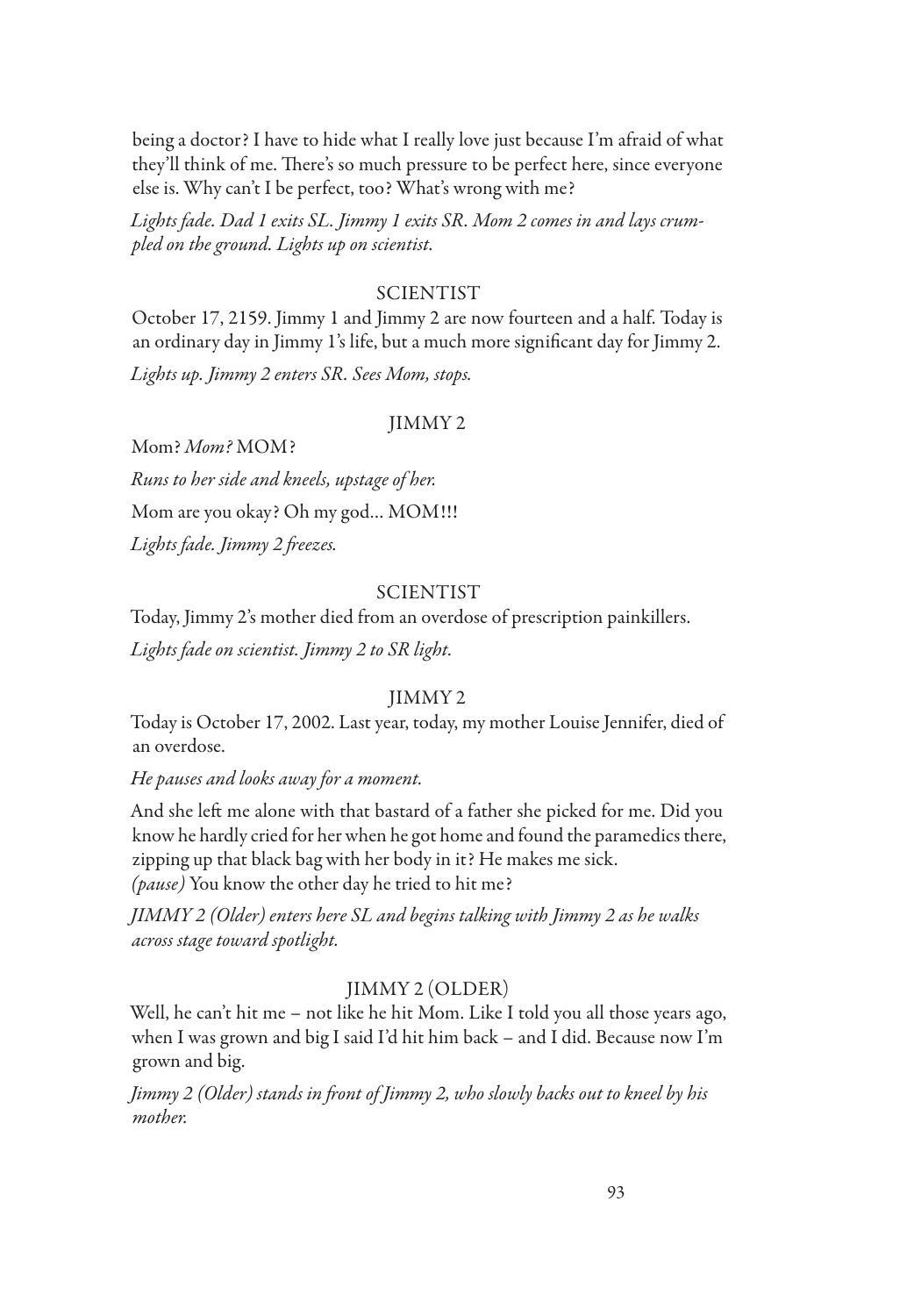I'm fifteen, strong, bad – uncontrollable. The teachers at school say I'm wild. The girls love it, though – they think dangerous is so attractive. They don't know how dangerous I really am – but my old man knows. He knows now, anyway. Cause I hit him back. I fought 'im. Can I tell you how good it felt? To take back the power from him and stop being scared? It felt real good. Real, real good to hit him. Doesn't mean I want to do it again – but the look on his face when I popped him one right in the nose... it was great. Almost as good as when I finish a painting and it turns out well. Yeah, that great.

*Lights fade on Jimmy 2 (Older). Jimmy 2 and Mom 2 exit; Dad 1 enters in background. Lights up on JIMMY 1 (OLDER).*

# JIMMY 1 (OLDER)

Mom and Dad found out last night that I didn't try out for the baseball team. I'm grounded for lying – and for not trying out for that 'great opportunity'. I feel so alone, journal. I feel like I'm constantly failing at everything. I'm such a disappointment – I can't even enjoy my art anymore because I know my parents hate it so much. Why am I the only one that can't be perfect? No one understands me… what it's like to be me. I keep trying to lose all my bitter, bad feelings in my art but it's not enough anymore. They pour out of me at every opportunity. Even my feelings are all wrong. How can everything seem so perfect, and yet be so wrong? I am so wrong for this world. I don't belong here.

*Lights down. Lights up on Scientist. Jimmy 1 (Older) freezes.*

# SCIENTIST

April 3, 2162. Both Jimmy 1 and Jimmy 2 have reached the age of seventeen. I have begun to worry for Jimmy 1 who has become increasingly depressed. It would require intervention to pair Jimmy with the firmo-holographic counselor I've introduced, which is strictly against experimental policy. Hopefully, Jimmy 1 will seek help. *(breaks)* Is… is this right? Can we do this to other people?

*Lights down. LISA enters SR to C. Jimmy 2 (Older) to SR spot.*

# JIMMY 2 (OLDER)

I finally sold enough art to pay the rent for the pad I've moved into – a shithole on the west side of the river, but it's still better than living with my old man. Here, it's just me, art, and… Lisa. God, my girlfriend… she's the most beautiful girl I've ever met. She loves my art, my tattoo… I can't even begin to tell you how much I like her. Recently, I've been using her as a model for my art – nude, which is kinda cool. And if some of our paintings end with a little… playing around, what's the harm in it?

*Lisa walks forward. Jimmy 2 (Older) does not see her.*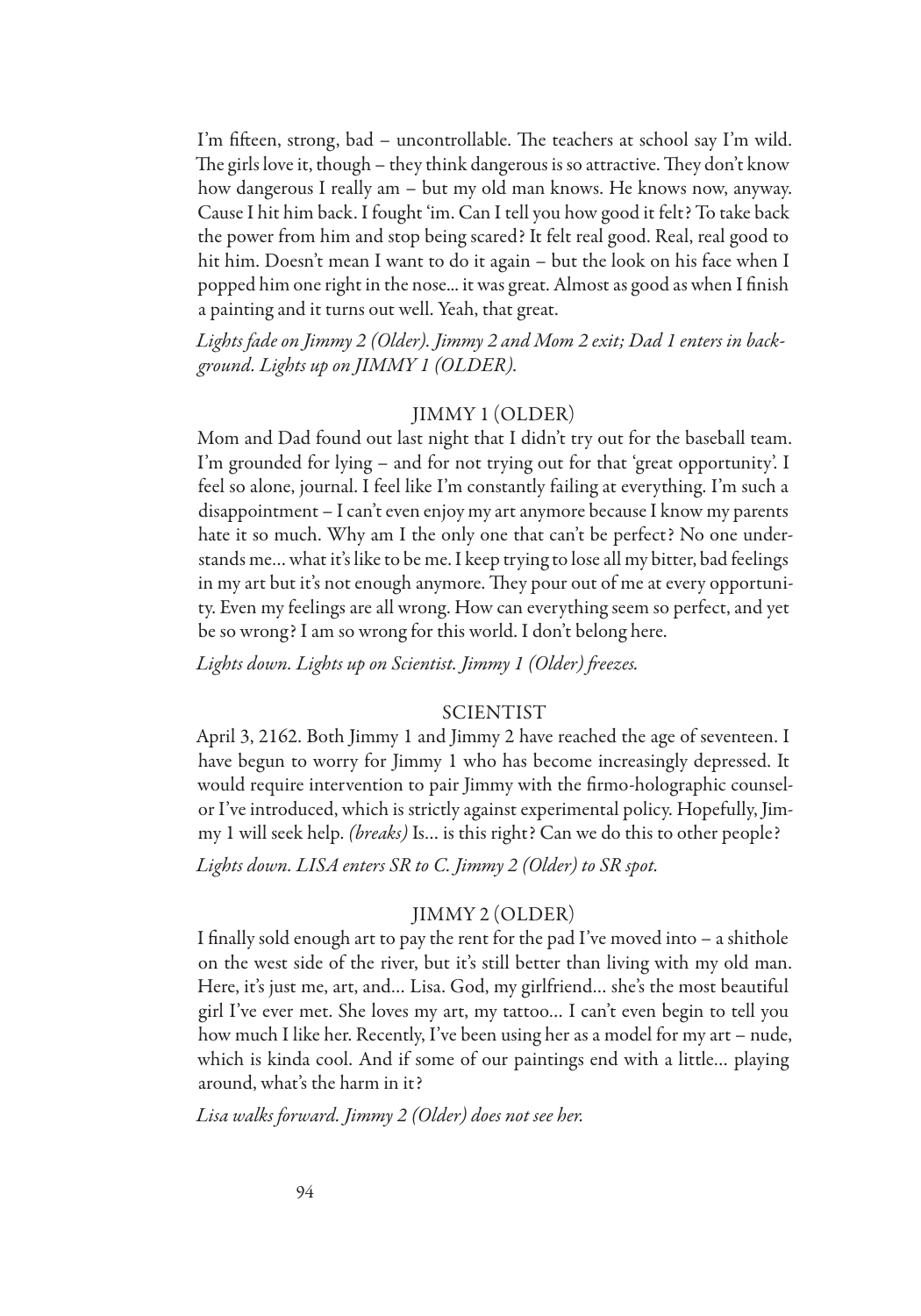# LISA

Jimmy… Jimmy, I'm pregnant. *(She freezes.)*

# JIMMY 2 (OLDER)

What's the harm in it, anyway?

*Lights down. Jimmy 2 (Older) and Lisa exit. Mom 1 and Dad 1 sit on couch. Lights up as Jimmy 1 (OLDER) walks on.*

#### DAD 1

*(standing)*

Jimmy – sit down. Now.

*(He does).*

Your mother and I are at a loss with what to do with you. Your grades are far below average – you may not even make it into college, Jimmy. We've taken away everything we can think of… what can we do to make you behave? What else is there?

# JIMMY 1 (OLDER)

Gee, Dad, I actually can't think of anything else you can take away. Maybe chores – I still have some of those.

#### MOM 1

Which you never do, Jimmy.

# DAD<sub>1</sub>

We're confused, son. Where did we go wrong in raising you? What did we do to have you turn out like this?

### JIMMY 1 (OLDER)

I don't know, Dad, okay? I'm just a bad seed. I'm a failure, a disappointment – what do you guys WANT from me?

#### MOM 1

We just want what's best for you, Jimmy. We want to help you.

# JIMMY 1 (OLDER)

Yeah? Well maybe what's best is if I just jump out a window and stop embarrassing you.

*(runs off SR)*

#### MOM 1

*(standing as he leaves, horrified)*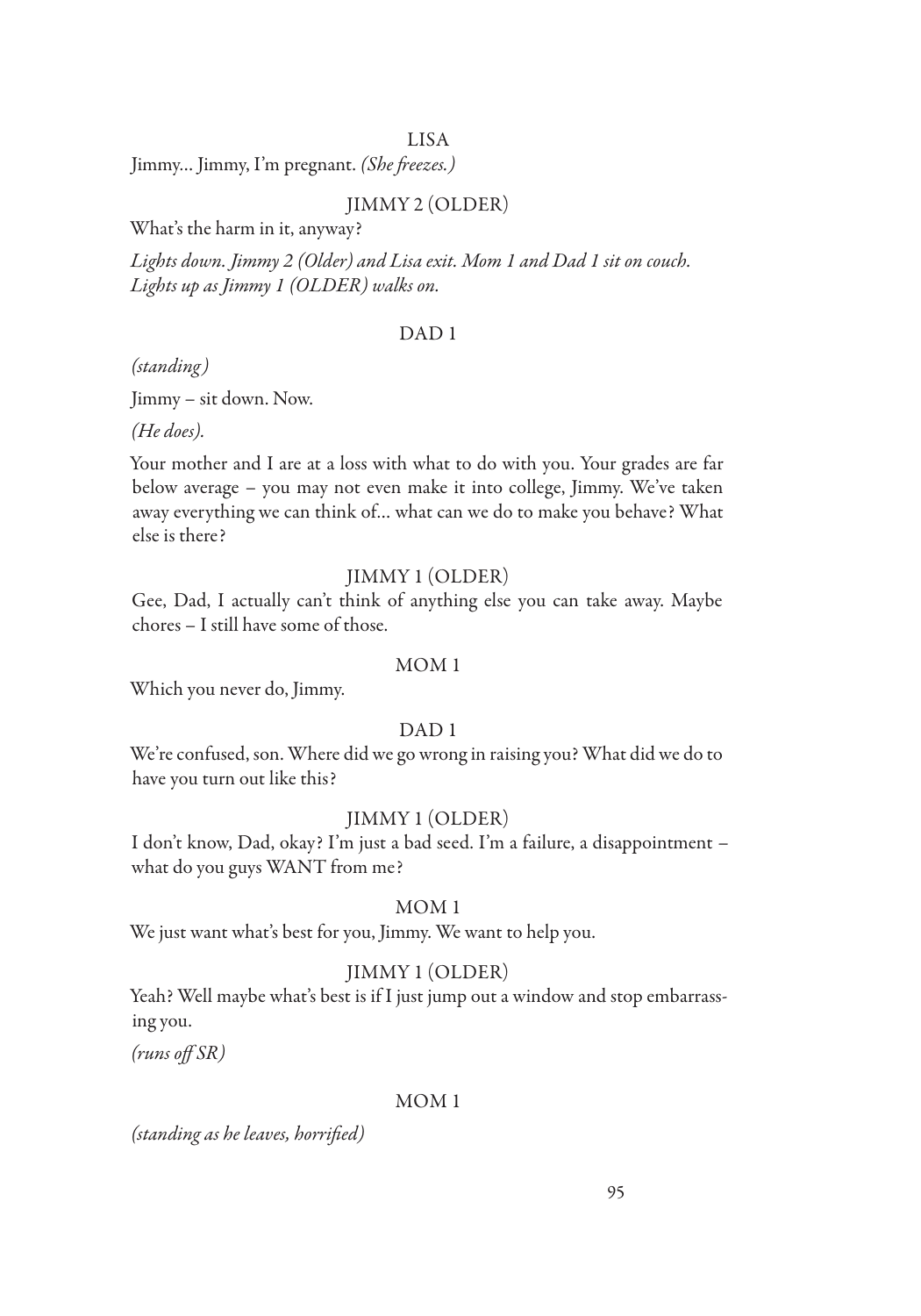Jimmy!

*Lights down. Mom 1 exits SL. Dad 1 exits. Lights on Scientist.*

#### SCIENTIST

February 17, 2163. Jimmy 2's baby girl, Jennifer Louise, is born.

*Lights down on Scientist. Light up SR on Jimmy 2 (Older), Lisa in background on couch.*

# JIMMY 2 (OLDER)

A father at eighteen… huh. Lisa is resting right now, recovering… I'm holding little Jennifer Louise – named after my mother. Lisa wants to call her J-Lo, but I like Jenny – simple and sweet. I'm so scared to be a father. I don't have a high school degree, money… anything to offer her. I'm so scared I'll turn into my father. I can't do that. I would kill myself before I hurt either of them – I will never be that man. It's hard to describe experiences like this one. There's so much going on inside me – peaceful satisfaction, overwhelming fear… the rightness of this moment.

She's perfect.

*Lights down, Lisa exits. Lights up on Jimmy 1 (Older). Mom 1 and Dad 1 enter, stand center.*

# JIMMY 1 (OLDER)

I know I haven't written for a while, but it just feels so pointless. My entire life feels pointless and I hate it so much I don't even want to reflect on it. All the perfection around me makes me nauseous. It's like I'm a retard, the way being perfect is so hard for me. I just want someone, anyone, like me. God, isn't there anyone? I wish I would just die, so I could rid myself of all this guilt and shame. I am so ashamed to be me. I hate myself. I hate my life. I hate everything.

*Lights down. Lights up on Scientist.*

# **SCIENTIST**

January 17, 2164. I am so concerned for Jimmy 1. He's stopped all normal activity and simply goes on in a parody of daily routine. There is a lifelessness too him, a drudgery, a self-loathing that speaks to me through his eyes. There is nothing I can do to help him. Won't someone help him?

*Lights down. Light up on Jimmy 2 (Older). Lisa enters to C.*

#### JIMMY 2 (OLDER)

Jenny's birthday is in a month and I'm saving up for her first present. You know how I told you I was living in a shithole on the west side? Well, that shithole was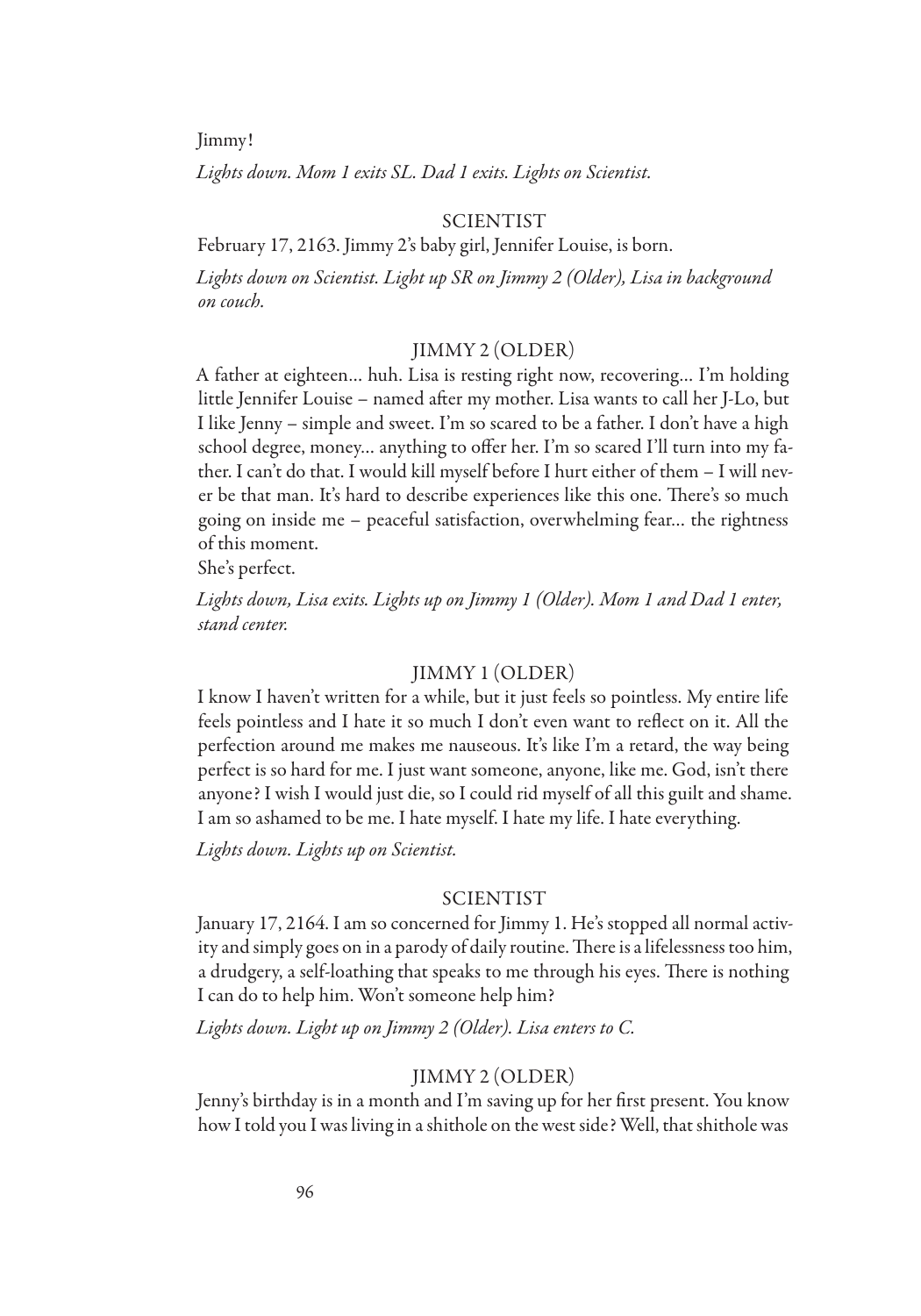too expensive for Lisa, Jenny and I, so we moved into an even smaller, smellier shithole. Lisa's going to get her GED and hopefully a better job afterward, so Jenny can have a nicer home than this one. We'll get out of here – I have hope. I think that's the good thing about life not being perfect – there's always the potential for hope. When life is perfect, nothing can ever get better – only worse. And I think humanity thrives on hope. Anyways, even though things are rough right now, this isn't so bad.

And even so, it's only for now.

*Lisa exits SL. Jimmy 1 (OLDER) enters, opens journal, puts the pen to it, sighs, turns his face away, and closes the book with a definitive snap, head hanging, as the lights black out. Exits SL. Lights up on Scientist.*

# SCIENTIST

#### *(clearly shaken)*

December… 6, 2164. Jimmy 1 has just stolen his father's handgun and shot himself through the roof of the mouth. Jimmy 1… is dead. I just… watched Jimmy 1 die. Oh God, I just watched a man die. For the sake of an experiment… I just watched a man die.

#### *(pauses and tries to collect herself )*

I… I need to put in a request to the clean-up crew… Firmo-holographic environment number 6211 may be destroyed immediately after clean-up. Oh God, oh God…

# *She starts to exit, pauses, turns to re-enter spotlight.*

Are you a murderer if you sit by and patiently observe a man kill himself ? Can we only become murderers if society labels us so? Or do we all silently murder one another every day, just like this, and let each other die?

#### *(Scientist exits)*

*Light does not dim, but flickers out quickly.*

*THE END enters.*

# THE END

Observing Scientist ID 877693 to determine the psychological effects of her attachments to subjects 66941 and 66942 was beneficial to our study on the formation of human connections. Despite having never met either subject, 877693 still formed a significant attachment to both of them. Our next set of experiments will include a study of the chemical changes in the mind and body of the subjects. Once we discover the empathy-causing chemicals, we will mass produce them, in the form of an injection, for use world-wide. Our goal is to